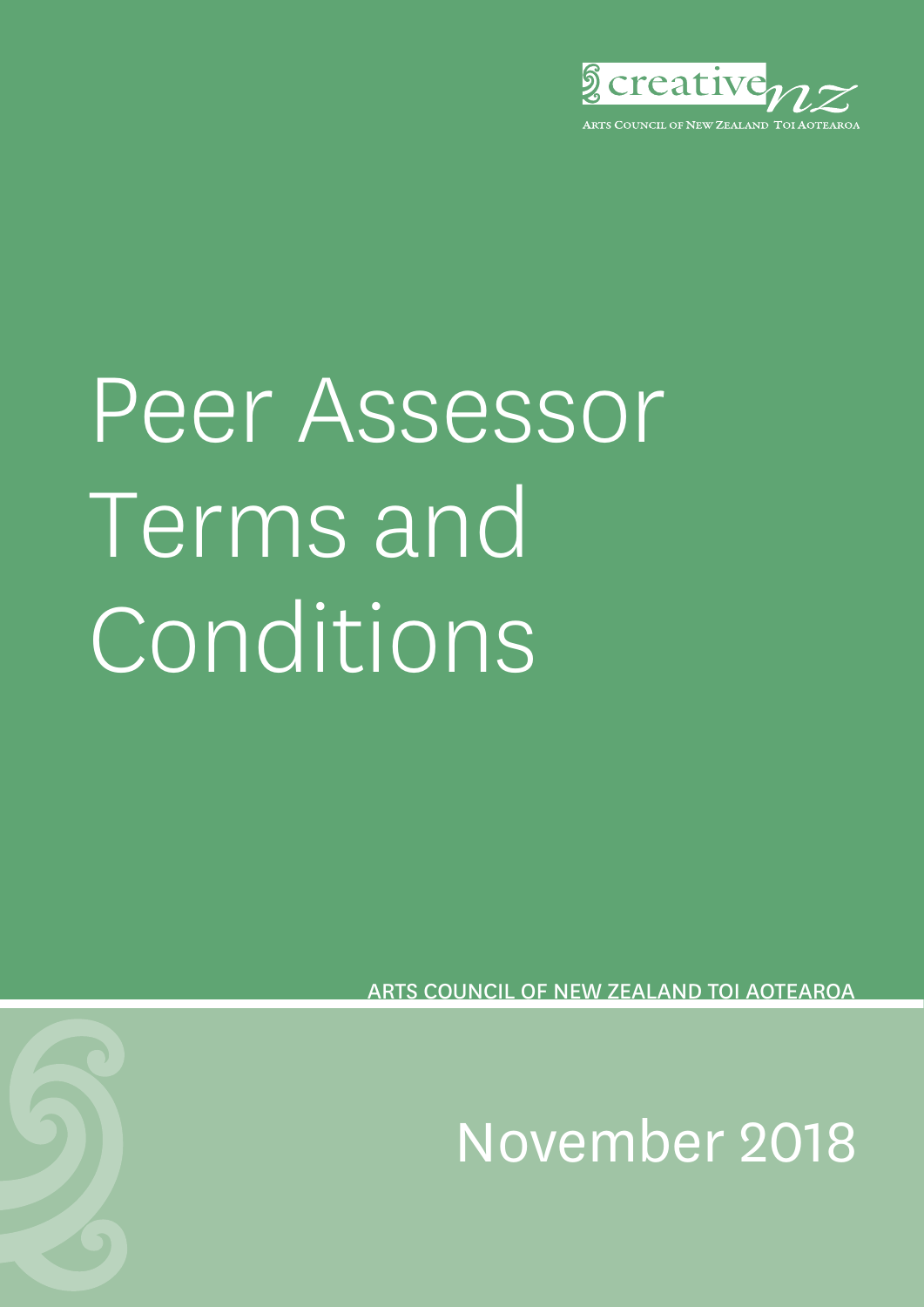#### **1. Your role**

Thank you for becoming a Creative New Zealand peer assessor.

Peer assessment is critical to Creative New Zealand's decision making process for funding. It provides input from individuals who have specialist knowledge of specific art forms and/or cultural contexts including international trends and markets, or specialist knowledge of an area of arts development/capability building.

These terms and conditions outline your responsibilities if you accept an invitation to assess for a funding round and our obligations to you.

## **2. Our process of selection**

Creative New Zealand is required to publicly invite nominations from, or for, people who are interested in being appointed as assessors as per the Arts Council of New Zealand Toi Aotearoa Act 2014. Nominations are approved annually by the Arts Council and after being approved, assessors are listed on the Creative New Zealand assessor register.

Please note that being on the register does not guarantee that an individual will be invited to serve as an assessor. Creative New Zealand staff review the assessment requirements of each funding round and, with the approval of Creative New Zealand management, invite appropriate assessors to assess for that round.

## **3. Term of appointment**

Assessors remain on the register for up to five years. After five years there is an eighteen month stand down period. During this time assessors will not be invited to assess for any funding rounds to ensure new assessors can bring fresh perspective to our decisions.

An assessor can request that their name be removed from the register at any time.

## **4. Assessor privacy and the Official Information Act**

Creative New Zealand will treat all information supplied by you as confidential, but may be required to release this information under the Official Information Act 1982 (the Act). The Act is based on the principle that all official information

(i.e. all information held by public organisations and entities subject to the Act) shall be made available unless there is good reason to withhold it.

Your name will be on a register of external assessors which will be made available to the public upon request. Names of all assessors selected to assess for a specific funding round will also be released to the public upon request.

Your assessments are compiled solely for the purpose of determining recommendations for funding, however, your name and the scores and comments given by you about an application may have to be released following an Official Information Act request.

Good reasons for withholding are included in the Act and referred to as part of the Creative New Zealand Official Information Act request process. During the process of deciding whether or not to release some or all of the information requested, including assessor names if relevant, assessors will be consulted on whether there is good reason for the information not to be released to the requester. Assessor feedback will be taken into account in the decision to release or withhold the information but will not be determinative. Creative New Zealand's Senior Manager Planning, Performance and Advocacy Services will make the final decision.

Creative New Zealand may also be required to release information under the Privacy Act 1993 as an individual applicant can request information about themselves. It is more likely, though, that an information request will be made under the Official Information Act as it has a broader reach.

## **5. Confidentiality**

Applications for funding are confidential. All assessors have a duty to maintain the confidentiality of information contained within an application, even after your work with us has ended.

You must not disclose information gained in the course of assessing applications to Creative New Zealand to any third party, or copy any material for private use or for use by anyone else. You may not use any confidential information or any intellectual property rights contained within an application for any purpose other than assessing the application.

This clause does not preclude you from communicating information that is already in the public domain.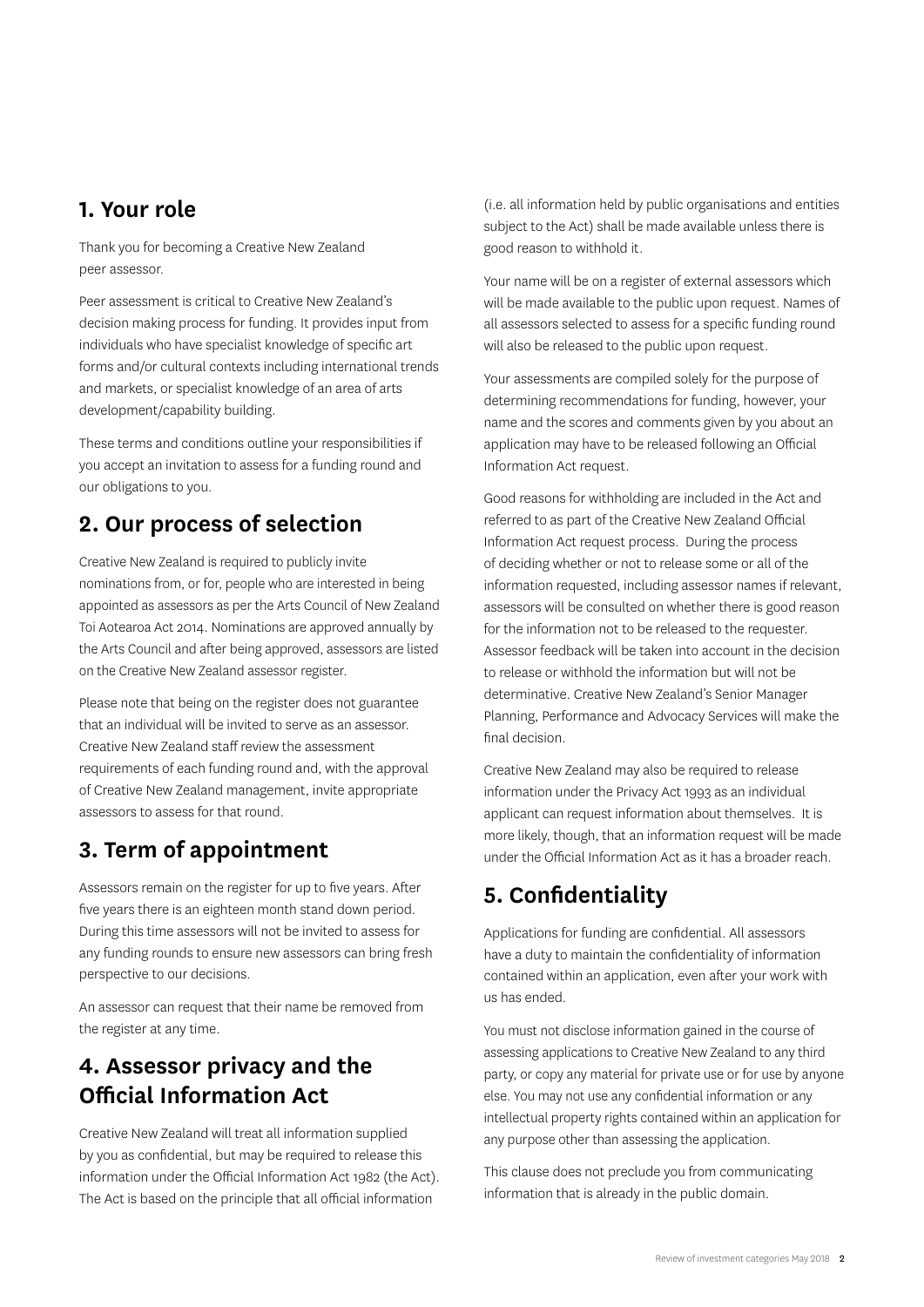#### **6. Your responsibilities**

The knowledge and expertise you bring to assessing funding applications is what Creative New Zealand's senior staff and Arts Council use to inform their decision making. As such, an assessor selected to assess for a funding round must:

- participate in a pre-round briefing prior to assessing
- read and evaluate the material provided
- adhere to the specific assessment criteria and scoring scale provided
- **•** provide assessment commentary that supports your chosen score and supports applicants to develop their arts practice
- provide fair and impartial assessments
- submit assessments on time
- immediately inform Creative New Zealand of perceived or actual conflicts of interest that may arise (see section 7)
- maintain awareness of the policies, outcomes and strategic direction of Creative New Zealand
- direct all enquiries relating in any way to the funding round to Creative New Zealand staff
- **•** delete or destroy any related documentation after the round has completed.

You may be required to join a panel of assessors for a funding round. Panel members are required to:

- read and consider the results of other external assessments prior to the meeting
- make recommendations for funding by coming to a consensus with other panel members at the meeting
- take into account the opinions of other members of the panel and additional information provided by Creative New Zealand staff.

Assessors selected to assess for a funding round cannot:

- independently liaise with applicants/organisations about assessments or applications for that funding round
- relay panel discussions or decisions to applicants or organisations
- communicate information to applicants or organisations about funding recommendations or the discussions of an assessment panel in that funding round
- make any representations on behalf of Creative New Zealand or the Arts Council either relating to that funding round or in general
- act as an advocate for an applicant/organisation that is being assessed in that funding round.

#### **7. Conflict of Interest protocols**

It is essential that Creative New Zealand is made aware of the existence of potential conflicts of interest and manages them consistently and transparently.

Assessors must declare any real or potential conflicts of interest to Creative New Zealand staff immediately so that we can determine the best way to manage the conflict. If you are in any doubt about whether a conflict exists, discuss it with Creative New Zealand.

For every funding round, a conflict of interest register will be prepared by staff. For funding rounds that have panels, the conflict of interest register will be provided to the panel facilitator prior to the meeting and the conflicts, and any absence of any panel member during discussion because of a conflict, will be recorded in the panel meeting minutes. There are three types of conflict of interest that may apply to assessors: direct, indirect and perceived.

A direct conflict of interest occurs when:

- An assessor applies to the round and stands to benefit financially and/or materially from a successful application. In this case, the assessor will not assess for that round.
- An assessor stands to benefit financially and/or materially from an organisation receiving funding or a capability building opportunity. In this case, the assessor will not assess for any funding round to which that organisation is applying.

An indirect conflict of interest occurs when:

Someone else other than the assessor applies and the assessor would benefit financially or otherwise if a grant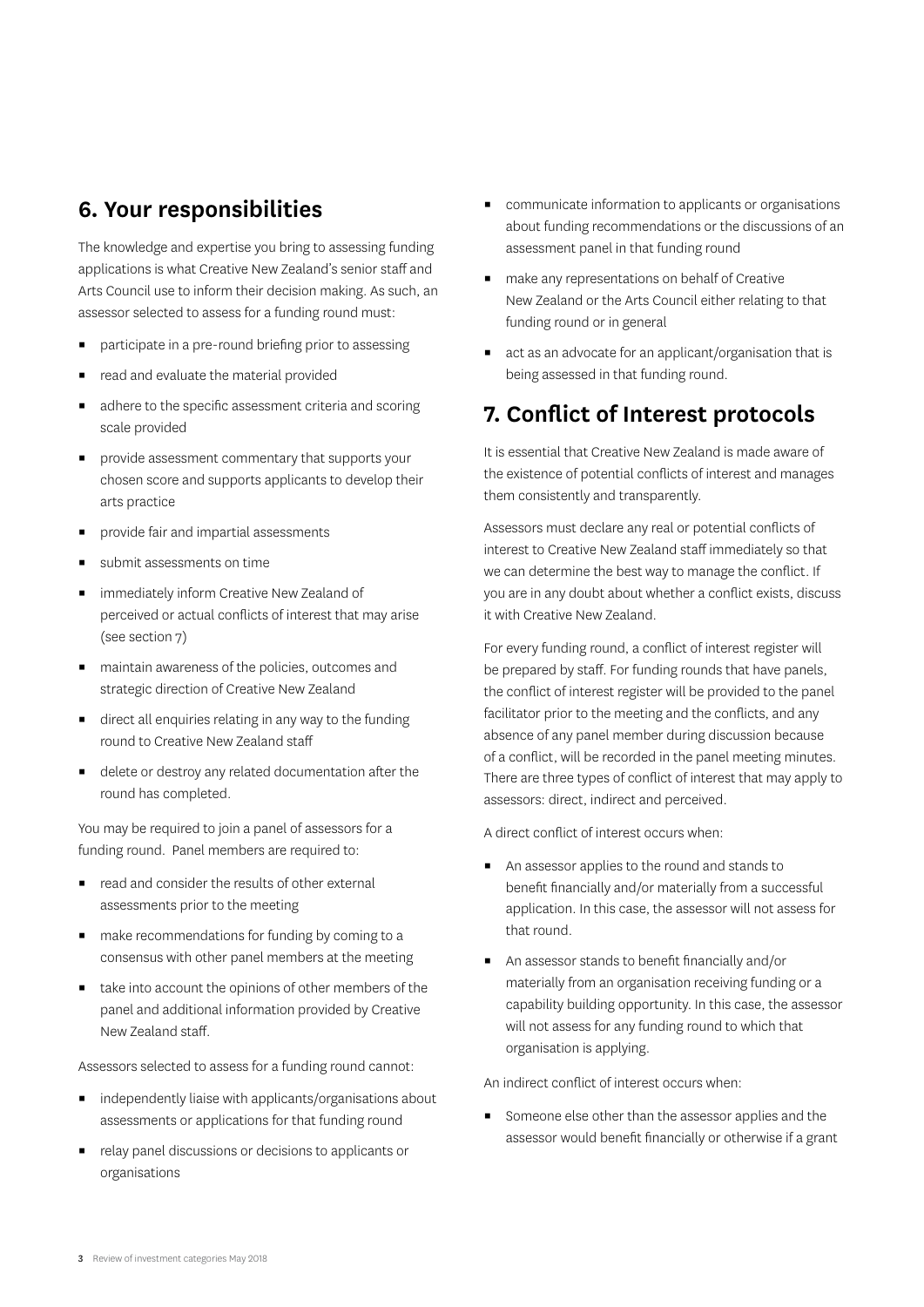or offer of a place on an initiative were to be made. In this case, there are two options:

- **–** If the assessor has prior knowledge of the application, then the assessor should either withdraw from their participation in the project, or be removed from assessing that round. However, if the extent of the assessor's involvement in the project and potential benefits are not considered to be significant, the assessor may be cleared to participate in the assessment of applications to the round but they cannot assess that particular application, or batch of applications of a similar nature. The assessor must leave the meeting room during any related panel discussion.
- **–** If the assessor does not have prior knowledge of the application, then the assessor must declare a conflict of interest as soon as they become aware. They will not assess that application or batch of applications of a similar nature and must leave the meeting during any related panel discussion.
- When someone else other than the assessor is associated with an organisation and the assessor would benefit financially and/or materially through the funding of that organisation. In this case, the assessor will not assess for any funding round to which that organisation is applying.

A perceived conflict of interest occurs when:

- An associate, friend, family member or organisation associated with an assessor applies for funding. In this case the assessor may be cleared to participate in the assessment of applications to the round but they cannot assess that particular application.
- An associate, friend, relative or organisation associated with an assessor would benefit financially and/or materially through the funding of an organisation. In this case, the assessor should contact Creative New Zealand to discuss the procedure for managing the conflict. In some cases, the assessor will be cleared to assess.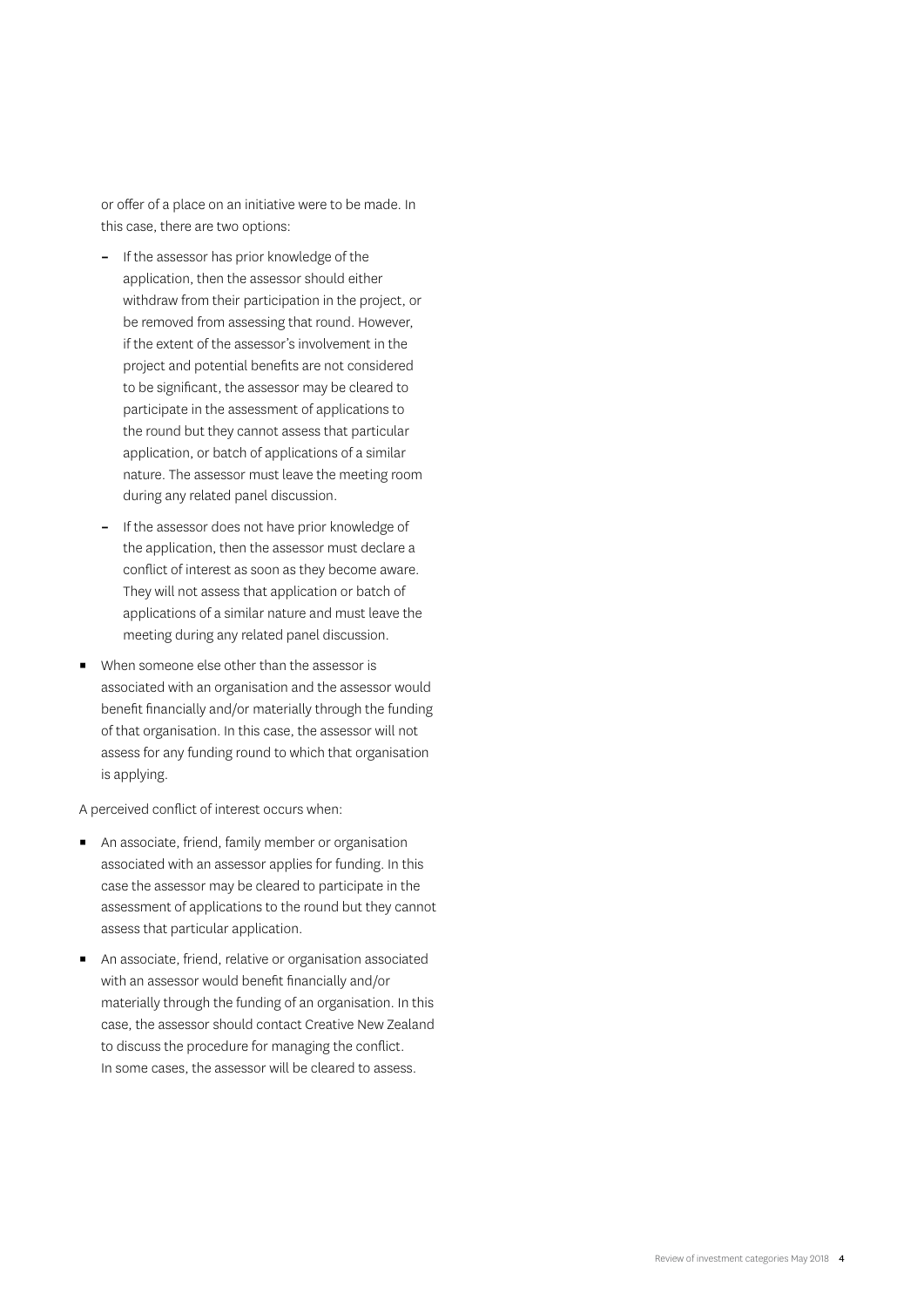# **8. Payment**

| Reimbursement type                          | Amount (GST exclusive)                                                                                                                                                                                                                                                                                                                             | Description                                                                                      |
|---------------------------------------------|----------------------------------------------------------------------------------------------------------------------------------------------------------------------------------------------------------------------------------------------------------------------------------------------------------------------------------------------------|--------------------------------------------------------------------------------------------------|
| Base fee                                    | \$80                                                                                                                                                                                                                                                                                                                                               | Flat fee applied to every round where an assessor submits one or<br>more assessments.            |
| Assessment of<br>applications               | \$45 per application                                                                                                                                                                                                                                                                                                                               | This per application fee will be paid for all funding rounds, excluding<br>the four noted below. |
| Assessment of awards                        | \$60 per nomination                                                                                                                                                                                                                                                                                                                                | For the Prime Minister's Awards for Literary Achievement and the<br>Arts Pasifika Awards.        |
| Assessment<br>of Investment<br>applications | \$80 per application                                                                                                                                                                                                                                                                                                                               | For the Toi Uru Kahikatea and Toi Tōtara Haemata funding rounds.                                 |
| Assessors attending<br>panel meetings       | Half day \$150                                                                                                                                                                                                                                                                                                                                     | Half day is calculated at 1-4 hours                                                              |
|                                             | Full day \$300                                                                                                                                                                                                                                                                                                                                     | Full day is calculated at over 4 hours                                                           |
| Facilitators leading<br>panel meetings      | Half day \$180                                                                                                                                                                                                                                                                                                                                     | Half and Full day calculated as above, plus 20% preparation fee.                                 |
|                                             | Full day \$360                                                                                                                                                                                                                                                                                                                                     |                                                                                                  |
| Travel, accommodation<br>and expenses       | When necessary Creative New Zealand staff will arrange travel for you to attend panel meetings<br>to consider funding recommendations. To minimise cancellation charges and full price for flights,<br>please do not change flights once they have been confirmed unless absolutely necessary.                                                     |                                                                                                  |
|                                             | Taxi chits will be issued for use on taxis or shuttle buses to/from the airport only. Taxi chits will<br>not be issued for same-city transport to a panel meeting. Parking costs will be reimbursed upon<br>receipt.                                                                                                                               |                                                                                                  |
|                                             | Creative New Zealand will not pay for travel by private motor vehicle where travel by other means<br>is more practical and cost-effective. All claims for private vehicle mileage must detail the business<br>purpose, kilometres claimed and travel details. Creative New Zealand uses mileage rate provided<br>by the Inland Revenue Department. |                                                                                                  |
|                                             | Generally, flights will be for same day only; however, if an overnight stay is required,<br>accommodation will be paid for and arranged at one of our preferred hotels.                                                                                                                                                                            |                                                                                                  |
|                                             | If an overnight stay is required up to \$35 may be claimed for dinner and up to \$20 for breakfast.<br>Claims must be accompanied by a receipt. Room service costs such as mini bar, videos, movies<br>and phone calls are the responsibility of the assessor.                                                                                     |                                                                                                  |
|                                             | If assessors organise private accommodation an allowance of \$55 per night may be claimed from<br>Creative New Zealand.                                                                                                                                                                                                                            |                                                                                                  |
|                                             |                                                                                                                                                                                                                                                                                                                                                    | For any queries relating to travel and accommodation please contact Creative New Zealand staff.  |